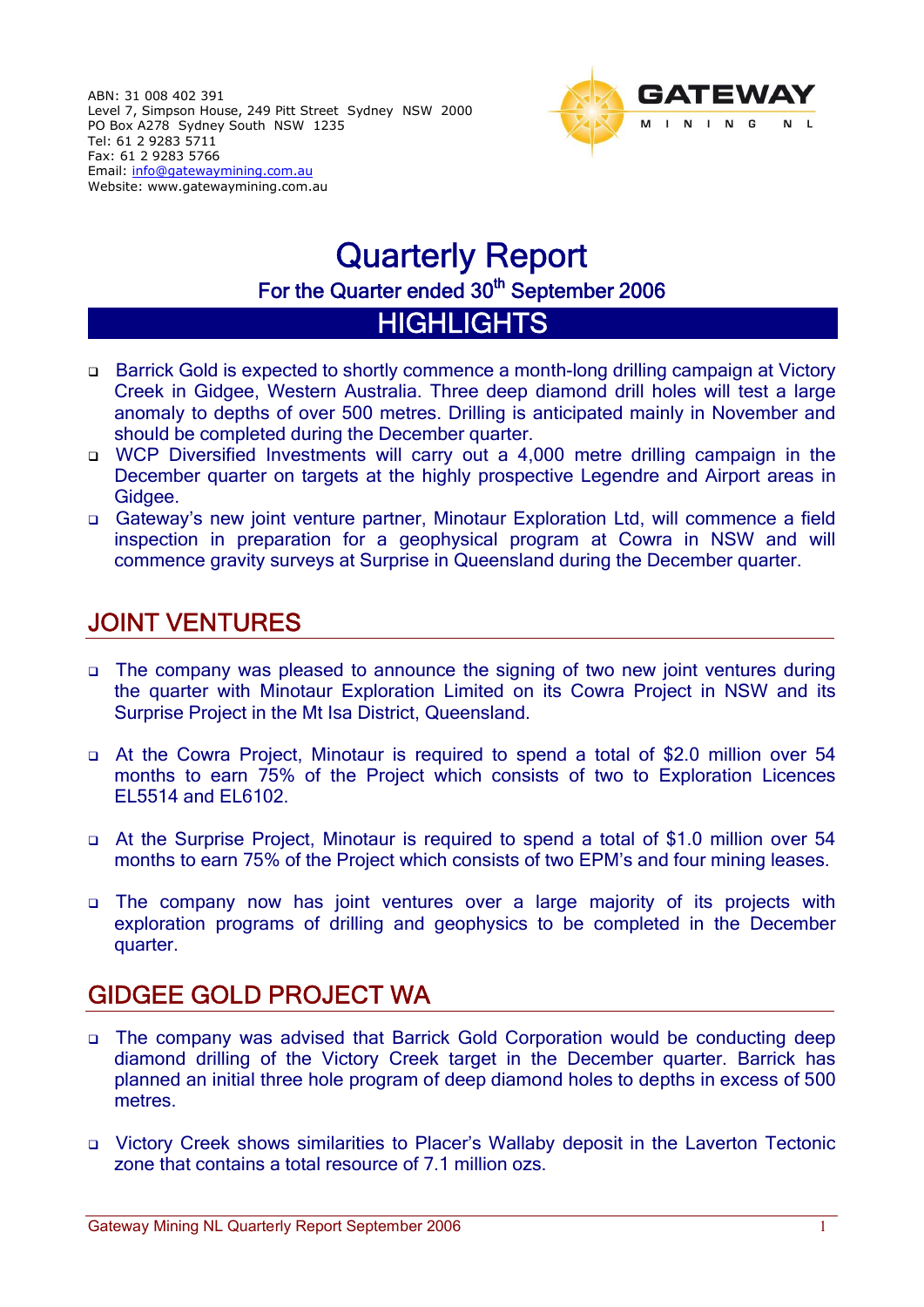The company signed a Letter Of Intent with WCP Diversified Investments Ltd with respect to the Barrelmaker and Airport Central Gold Projects. WCP has indicated a 4,000 metre drilling program will be completed in the quarter. The company will be issued 12.5 million shares in WCP with a further issue of up to \$1 million of shares at staged intervals giving WCP the option to earn a 70% interest in the Projects.

## OVERVIEW OF EXPLORATION PROJECTS

## WESTERN AUSTRALIA

### GIDGEE GOLD PROJECT

#### EXPLORATION ACTIVITY

Placer Dome Australia, which is now a subsidiary of Barrick Gold has indicated that deep drilling of the Victory Creek target will occur in the coming quarter. Placer Dome has the right to earn a 70% interest in selective tenements totalling 80 square kilometres by spending \$4 million within the Montague Projects.

#### VICTORY CREEK TARGETS

Barrick-Placer earning 70%

As stated the initial priority target for Placer is at Victory Creek which will be tested with deep diamond drilling. Barrick has indicated that three diamond holes to depths in excess of 500 metres will test the magnetic feature shown in the 3D magnetic model shown below. Victory Creek shows similarities to Placer's Wallaby deposit in the Laverton Tectonic zone that contains a total resource of 7.1 million ozs.



3D Model showing Victory Creek magnetic target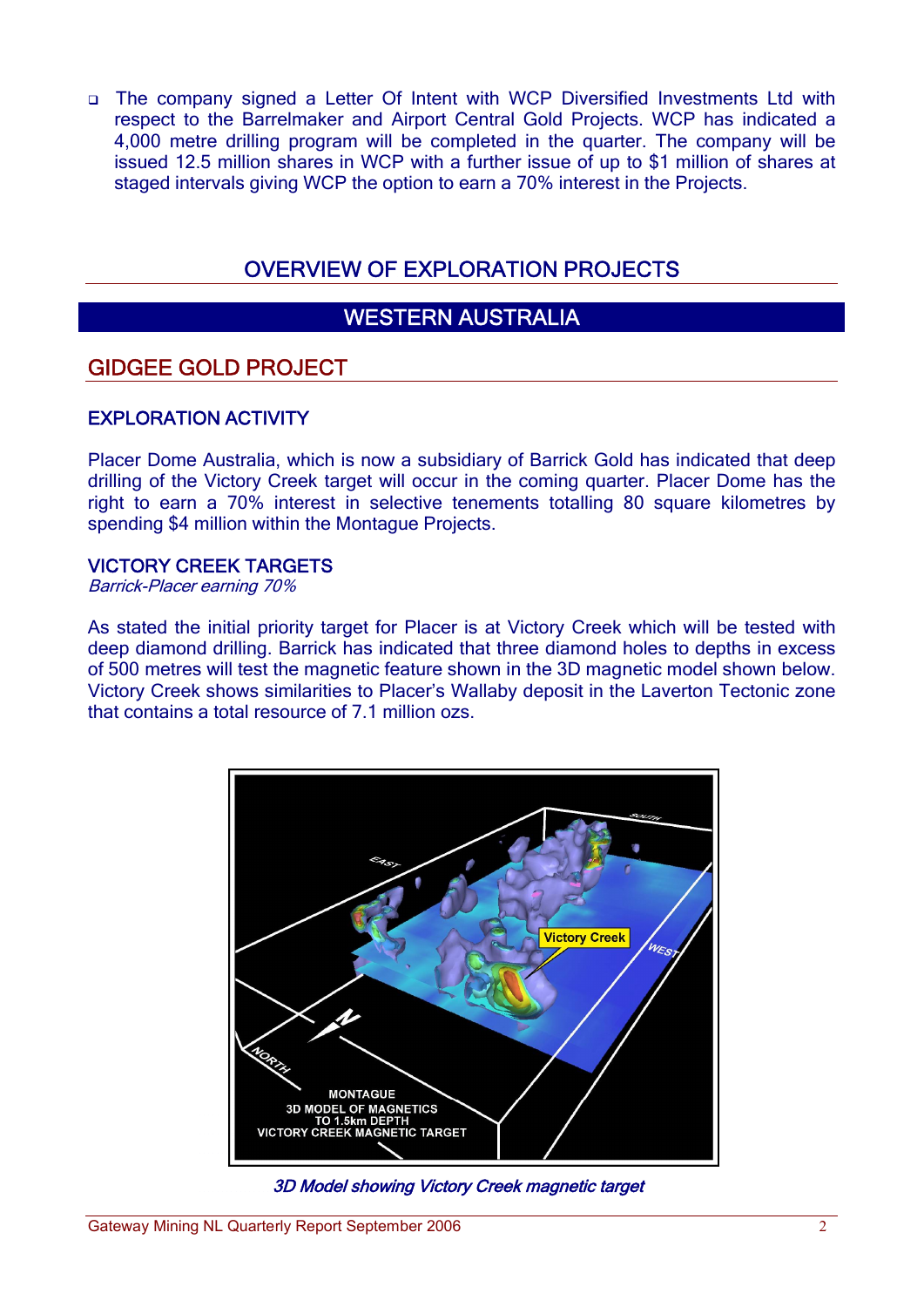#### BARRELMAKER AND AIRPORT JOINT VENTURE

Formal documentation was finalized with WCP Diversified Investments (WCP:ASX) on a joint venture on the Airport and Barrelmaker Projects. The company will be issued 12.5 million shares in WCP with a further issue of up to \$1 million of shares at staged intervals giving WCP the option to earn a 70% interest in the Projects.

WCP has indicated that an RC drilling program will commence during the quarter testing targets at Legendre and Airport.

#### AIRPORT TARGETS

Gateway 85%, Herald Resources 15%

Located on the western edge of the Montague granodiorite, the Airport area has produced over 100,000 ounces of gold from 5 shallow (50 metres) open pit mines. Four of the five open pits mined in the late 1980's are located along the granodiorite basalt contact zone.

Drilling by Gateway within the granodiorite has discovered high-grade shoots (up to 5 ounces gold) at Central and Bullseye whilst within the basalts high-grade veins to 24 g/t gold have been intersected at Rosie North and S Bend.

No field work was completed during the quarter.

#### BARRELMAKER

The Barrelmaker project located on the western side of the Gum Creek Greenstone Belt comprises of a highly prospective landholding covering nearly 200 square kilometres. The project contains a large strike length of the under explored Bolger Well shear zone and Bo Peep granodiorite. As well as significant gold potential the project contains significant strike lengths of concealed komatiitic flows with anomalous nickel geochemistry. The area contains up to 12 priority gold drill targets.

## NEW SOUTH WALES

#### COWRA PROJECT EL5514, 6102

Gateway 100%, Minotaur earning 75%

During the quarter the company announced a joint venture agreement on its Cowra Project with Minotaur Exploration Limited (ASX: MEL).

#### Key terms of the JV agreement are:

- Minotaur to spend a total of \$2.0 million over 54 months to earn 75% of the Project which consists of two to Exploration Licences EL5514 and EL6102.
- Minotaur must spend \$200,000 in the first 12 months and before it can exit.
- Minotaur is required to spend a total of \$700,000 to earn 51% of the Project over 30 months from the date of commencement.
- Minotaur can spend another \$1.3 million to earn 75% of the Project over the next 24 months.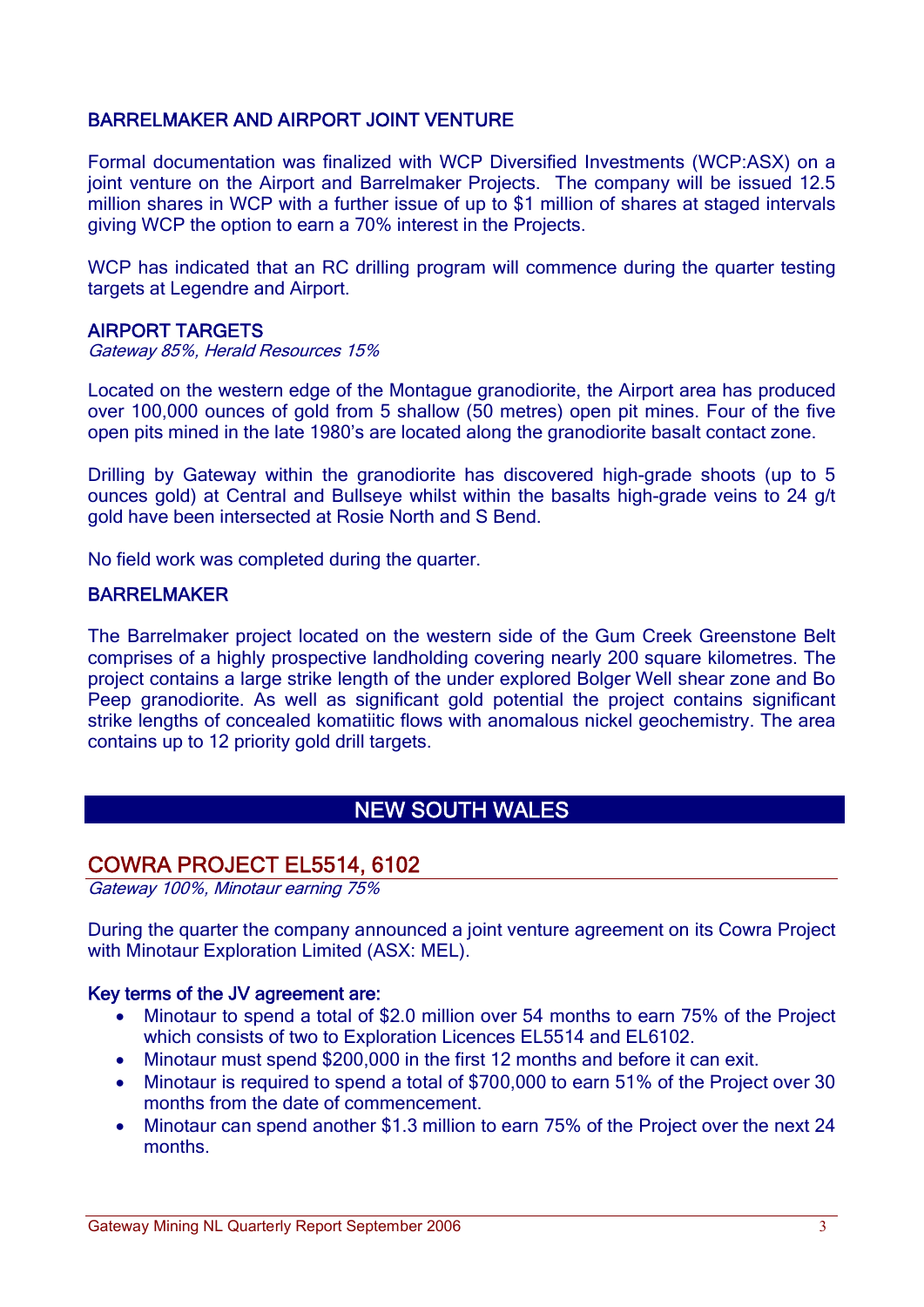The Project covers over 50 kilometres of prospective Ordovician rocks and was acquired for its potential to host porphyry related copper-gold mineralization. Initial exploration by Gateway, including geochemical, geophysical and limited drilling has advanced the project quickly and cost effectively.

Results have identified the Kiola region, a large copper-gold bearing zone covering an area of 7 km x 4 km coincident with an interesting aeromagnetic feature.

Drilling by Gateway has returned gold grades of up to 25.30 g/t and 8.41 g/t in narrow zones from the Nasdaq gold and copper bearing skarn. This was the first drilling completed since Mines Exploration in the late 1960s.

The company believes Nasdaq is just one part of a larger system that warrants further testing.

A field inspection that is a precursor to a geophysics programme will be carried out in the late November.



Gateway 100%

The Company continues to focus its exploration on the Johnstons Hill line of lode that includes the Tuckerbox prospect. Results of a ground magnetic survey were reported last quarter.

No field work was completed during the quarter.

### **QUEENSLAND**

#### HODGKINSON BASIN

Gateway 6% free carried

Through a joint venture with Republic Gold Limited (RGL) Gateway will retain a 6% free carried interest in four projects within the Hodgkinson Basin. At a decision to mine, Gateway can elect to contribute or dilute to a 2.6% share and contribute or to a 0.6% NSR royalty. Gateway has been issued with 1,350,000 shares in RGL after the successful transfer of its interest to RGL was confirmed by the Department of Natural Resources and Mines.

No work was completed during the quarter.

Gateway Mining NL Quarterly Report September 2006 44

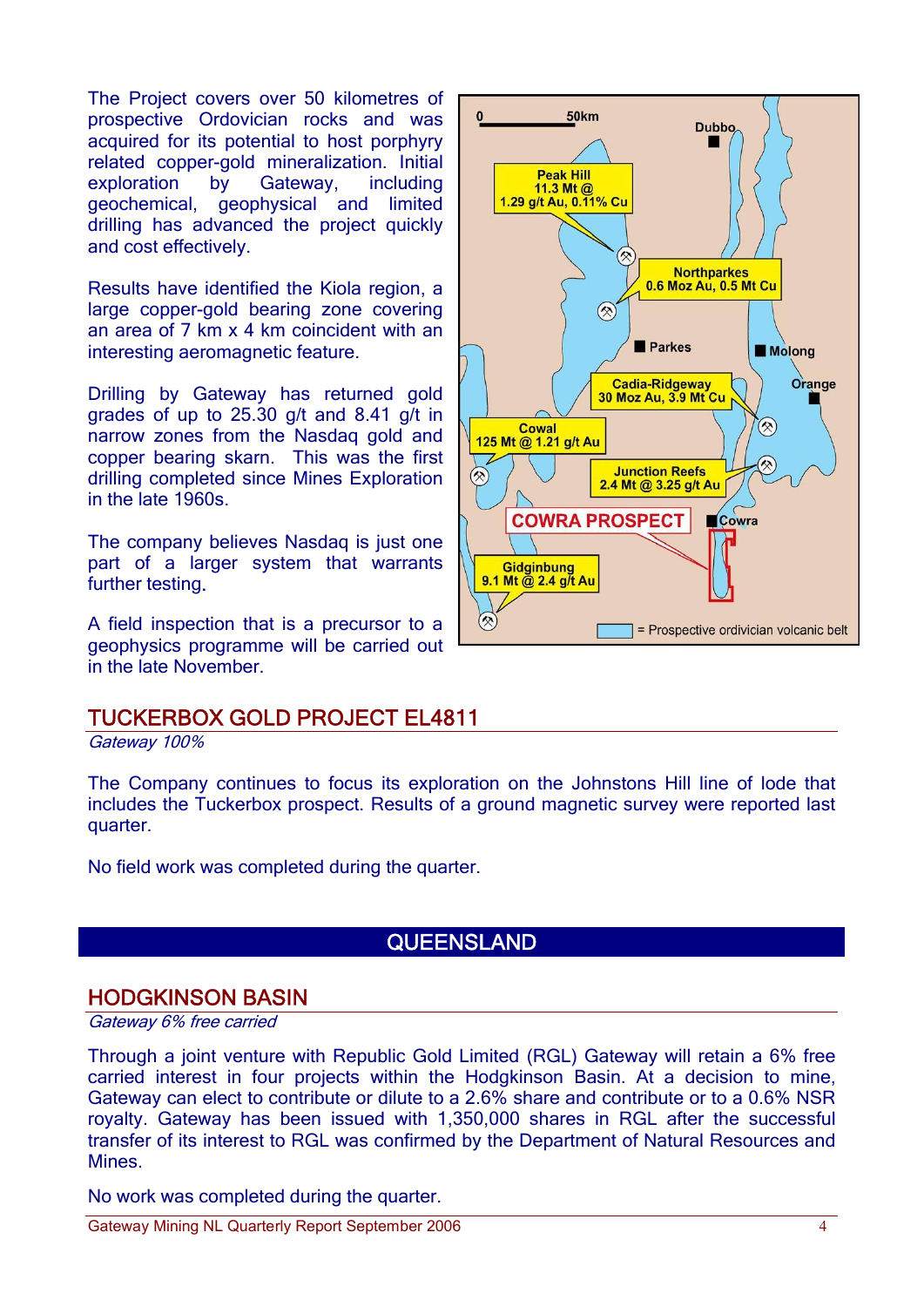### SURPRISE PROJECT

Gateway 100%, Minotaur earning 75%

During the quarter the company announced that it has entered into a Joint Venture with Minotaur Operations Pty Ltd, a wholly owned subsidiary of Minotaur Exploration Limited (ASX: MEP) to advance its 100% owned Surprise Project in the Mount Isa region North **Queensland** 

Surprise is located some 90 km north west of Cloncurry and approximately 20 km northwest of the recently announced Universal Resources high grade copper-gold discovery at Cabbage Tree Creek.

#### Key terms of the JV agreement are:

- Minotaur must spend a total of \$1.0 million over 54 months to earn 75% of the Project which consists of two EPM's and four mining leases.
- Minotaur must spend \$150,000 before it can exit.
- Minotaur is required to spend a total of \$0.5 million to gain 51% of the Project over 30 months from the date of commencement.
- Minotaur can spend another \$0.5 million to earn the 75% over the next 24 months.

Gateway has completed initial exploration comprising stream and soil geochemistry, limited geophysics and shallow drilling on the Surprise project (EPM 9053, EPM 13677, ML 2483, ML 2509, ML 2686 and ML 90102).

Results of the surface and near surface work are very encouraging and Minotaur will test for deeper targets guided by both structural controls and geophysics. Minotaur brings proven geophysical expertise as one of Australia's most successful explorers in detecting deeper drill targets.

Located south of Kajabbi in the Mt Isa region, the project includes the historic Surprise Mine, its northern and southern strike extensions and numerous prospector pits and historical workings in the central and northeastern parts of the project.



Minotaur will shortly commence a geophysics programme at Surprise. This will involve gravity measurements.

For further information visit our website at www.gatewaymining.com.au or contact: Brian Gomez , Chairman Tel: 02 9283 5711 Fax: 02 9283 576

*The information in this announcement has been compiled by Dr. Robert A. Creelman who is a Director of the Company. Insofar as it relates to ore reserves and mineral resources it is based on information compiled by Dr. Robert A.Creelman who is a Fellow of the Australian Institute of Mining and Metallurgy and Certified Professional (Geol) and who has more than five (5) years' experience in the field being reported.*

Gateway Mining NL Quarterly Report September 2006 5